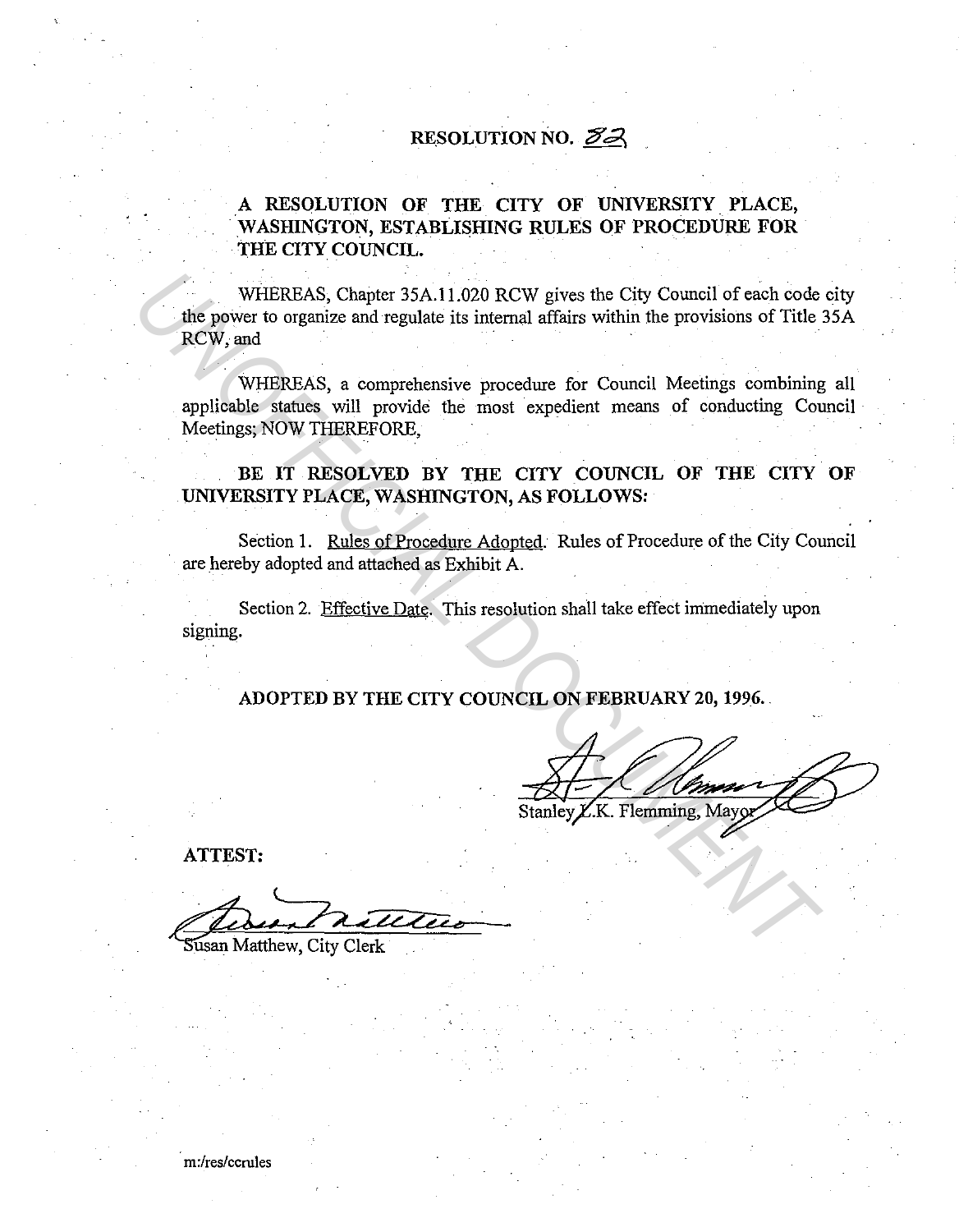## *CITY OF UNIVERSITYPLACE*

.<br>.<br>.

**II** .., .

.

.

.

**II** *r* 

# CITY COUNCIL

# RULES OF PROCEDURE *UNCORPROCEDURE*<br>
RULES OF PROCEDURE<br>
CONTROCEDURE<br>
CONTROCEDURE

*Adopted by Resolution No. 82 ·February 20,1996* 

~ ~ . 11"'-~~~~~~~··....\_\_..~~-·~~~~D .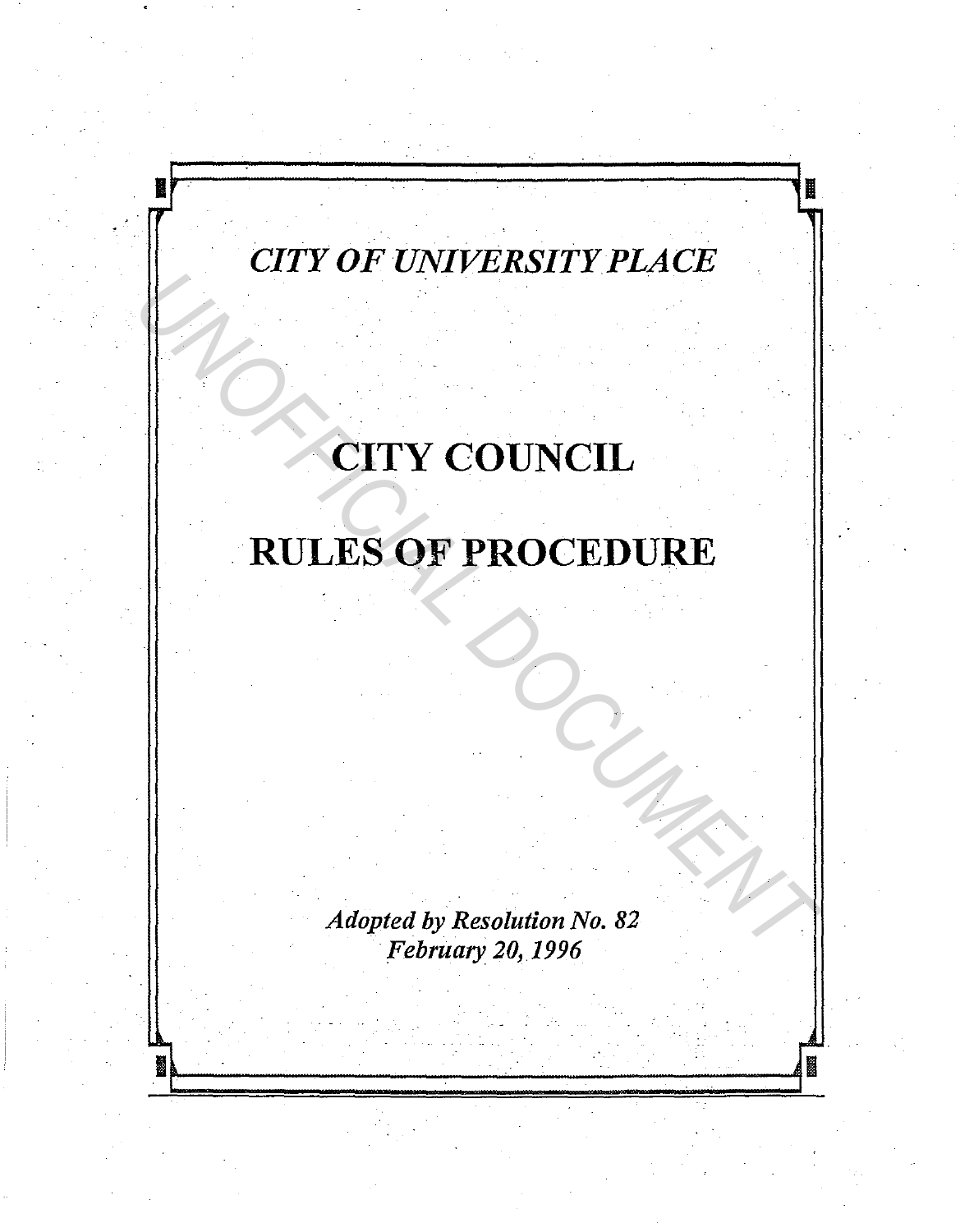### **EXHIBIT A RESOLUTION NO. 82**

•

### **RULES OF PROCEDURE OF THE CITY COUNCIL**

### **SECTION 1. GENERAL.**

 $\cdot$  -

These rules constitute the official rules of procedure for the University Place City Council. In all decisions arising from points of order which are not covered by these rules, the Council shall be governed by Robert's Rules of Order (newly revised 1990 edition, ninth edition), a copy of which is maintained in the office of the University Place CityClerk. The City Attorney shall decide all questions of interpretations of these rules and other questions of a parliamentary nature which may arise at the Council meeting:

### SECTION 2. **ORGANIZATION.**

A. Swearing in of New Councilmembers. New Councilmembers shall be sworn in by the City Clerk or by a judge appointed to a Federal, State, County or Municipal Court, at the choice of the Councilmember-elect. The swearing in will occur at the first meeting of the City Council held in January following certification of the election.

B. Vacancies of Office. A vacancy of office will occur upon the death or resignation of the incumbent, the incumbent ceasing to be a legally registered voter of the city, the incumbent's conviction of a felony or other offense involving a violation of his or her official oath, and other events as set forth in RCW 42.12.020. If a vacancy should occur, the remaining members of the City Council shall appoint a qualified person to fill the vacant position pursuant to the provisions of 42.12.070 within ninety (90) days of the occurrence of the vacancy. Councilmember appointees under this section shall be sworn in prior to assuming their seat on the Council. . **SECTION 1. GENERAL:**<br> **CEREMALE THESE CONSTANTS (THESE CONSTANTS)**<br> **CEREMALE THESE CONSTANTS (THESE CONSTANTS)**<br> **CONSTANTS (THESE CONSTANTS)**<br> **CONSTANTS (THESE CONSTANTS)**<br> **CONSTANTS (THESE CONSTANTS)**<br> **CONSTANTS (** 

C. Election of Mayor and Mayor Pro Tem. The Mayor shall serve as the Presiding Officer of the Council. In the temporary absence of the Mayor, the Mayor Pro Tem shall perform the duties and responsibilities of the Mayor with regard to conduct of meetings and emergency business.

The motion to elect the Mayor and the Mayor Pro Tem will be placed on the Agenda of the first regular City Council meeting in January following certification of the election and the Mayor and Mayor Pro Tem will service in office for a term a specified by Statute.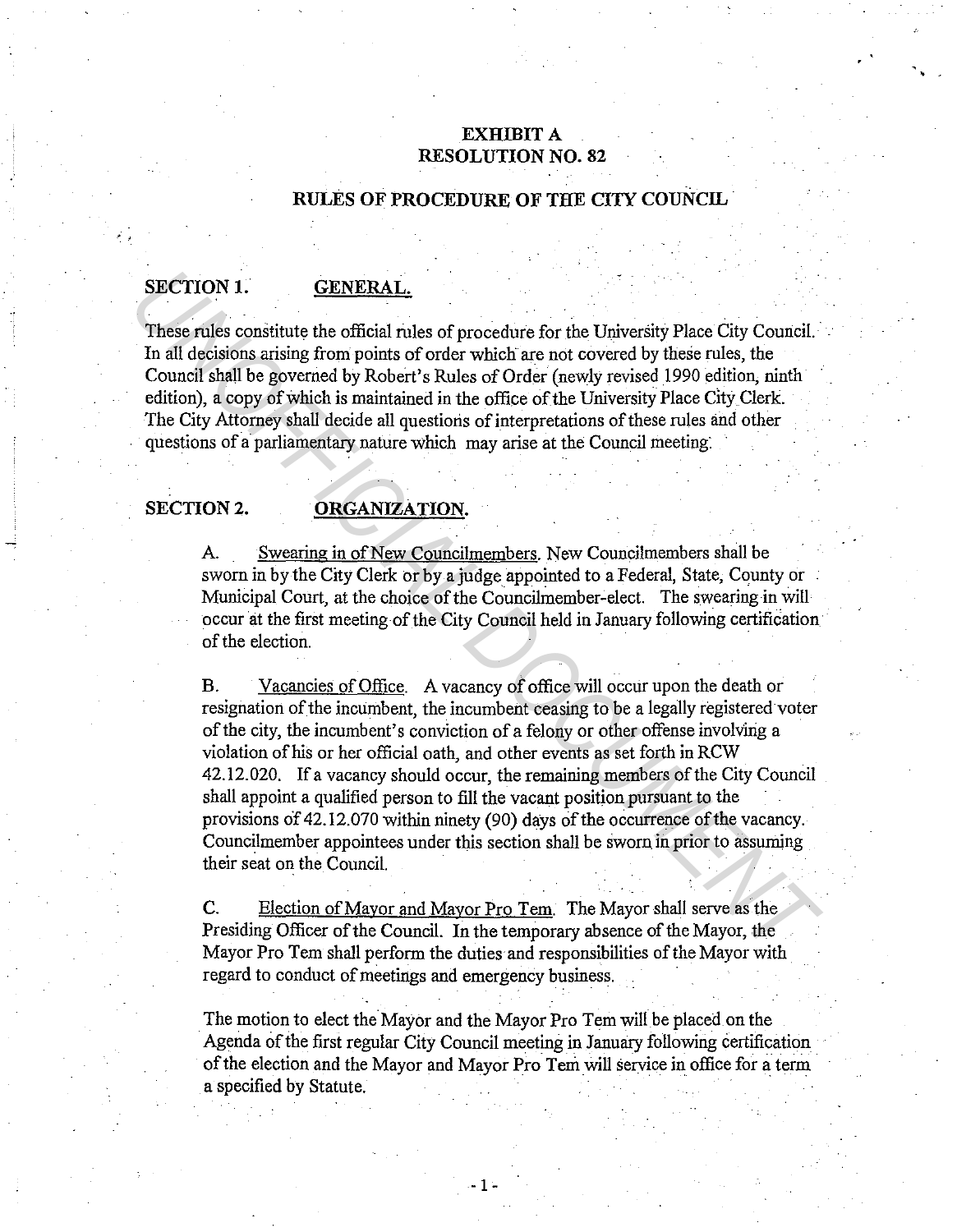In the event the Mayor is unable to serve the remainder of the term, the Mayor Pro Tem shall serve as Mayor for the remainder of that term and a new Mayor Pro Tern shall be elected.

In the event the Mayor Pro Tem is unable to serve the remainder of the term, a new Mayor Pro Tem shall be elected at the next regular meeting.

1. Nomination Procedure. No one Councilmember may nominate more than one person for a given office until every member wishing to nominate a candidate has an opportunity to do so. Nominations do **not** require a second vote. The Chair will repeat each nomination until all nominations have been made. When it appears that no one else wishes to make any further nominations, the chair will ask again for further nominations and if there are none the Chair will declare the nominations closed. A motion to close the nominations is **not** pecessary.

2. Voting Procedure. After nominations have been closed, voting for Mayor takes place in the order nominations were made. Councilmembers will be asked for a raise of hands. As soon as one of the nominees receives a majority vote (four votes), then the Chair will declare the nominee elected. No votes will be taken on the remaining nominees. A tie vote results in a failed nomination. If none of the nominees receive a majority vote, the Chair will call for nominations again and repeat the process until a single candidates receives a majority vote before the Office of Mayor Pro Tem is opened for nominations. 1. Nomination Procedure. No one Councilmember may nominate more change are<br>sondidate has an opportunity to do so. Nominations do <u>net</u> require a second<br>vote. The Chair will repeat each nomination until all nominations have

D. Quorum. At all Council Meetings, a majority of the Council (four members) shall constitute a quorum for the transaction of business.

E. Voting. The votes during all Council Meetings shall be conducted as follows:

> **1.** Unless otherwise provided for by statue, ordinance, or resolution, all votes shall be taken by voice, except that at the request of any Councilmember, a random roll call vote may be taken by the Clerk. A vote by ballot may be taken, pursuant to super majority vote (5 votes),without debate, of the full Council.

2. In case of a tie vote on any motion, the motion shall be considered lost.

3. Each Councilmember shall vote on all questions put to the Council, unless a conflict of interest or an appearance of fairness question under state law is present. Failure to vote shall be deemed to be an affirmative vote.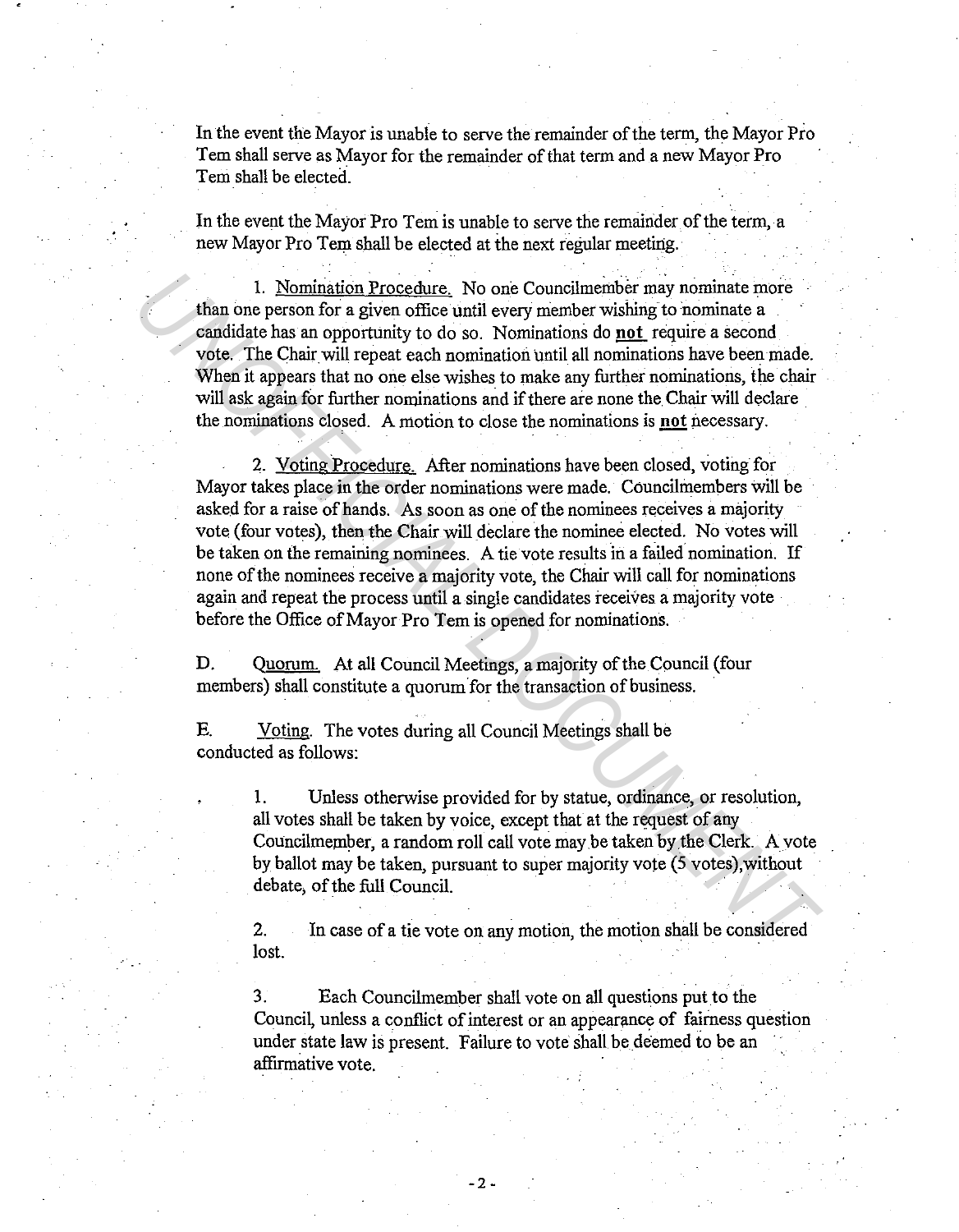F. Attendance. Excused Absences.

, .

I. Absences. Members of the Council may be excused from attending a City Council meeting by contacting the Mayor prior to the meeting and stating the reason for his or her inability to attend. If the. member is unable to contact the Mayor, the member shall contact the City Manager or Clerk, who shall convey the message to the Mayor. Following roll call, the Presiding Officer shall inform the Council of the member's excused absence. Councilmembers who do not follow the above process, will be considered unexcused and it shall be so noted in the minutes.

2. Late Arrivals. Members of the Council who anticipate a late arrival to a City Council meeting should contact the Mayor prior to the meeting. and state the reason for the expected late arrival. If the member is unable to contact the Mayor, the member shall contact the City Manager or Clerk, who shall convey the message to the Mayor. Councilmembers who do not follow the above process and are not in attendance at the time of roll call, will be considered as an unexcused tardy. Three unexcused tardies will constitute one unexcused absence. Councilmembers who are not in attendance within one hour of roll-call, and have not followed the above process, will be considered as an unexcused absence. Arrival times of Councilmembers will be noted in the minutes. Foll call, the Presiding Officer shall inform the Council of the member's<br>
volice alsence. Council more who do not follow the above process,<br>
will be considered unexcused and it shall be so noted in the member's<br>
will be c

3. Unexcused Absences. Pursuant to RCW 35A.12.060, a council position shall become vacant if the Councilmember fails to attend three consecutive regular meetings of the council without being excused.

### G. General Decorum.

I. While the Council is in session, the members must preserve order and decorum, and a member shall neither, by conversation or otherwise, delay or interrupt the proceedings or the peace of the Council, nor disrupt any member while speaking nor refuse to obey the orders of the Council or the Mayor, except as otherwise provided in these Rules.

2. Any person making personal, impertinent, or slanderous remarks or . who becomes boisterous or disorderly while addressing the Council or while in the Council Chamber while the Council is in session, shall be asked to leave by the Presiding Officer and may be barred from further audience before the Council.

### H. Confidentiality.

I. Councilmembers should keep confidential all written materials and verbal information provided to them during Executive Sessions, to ensure that the City's position is not compromised. Confidentiality also includes information provided to Councilmembers outside of Executive Sessions

- 3 -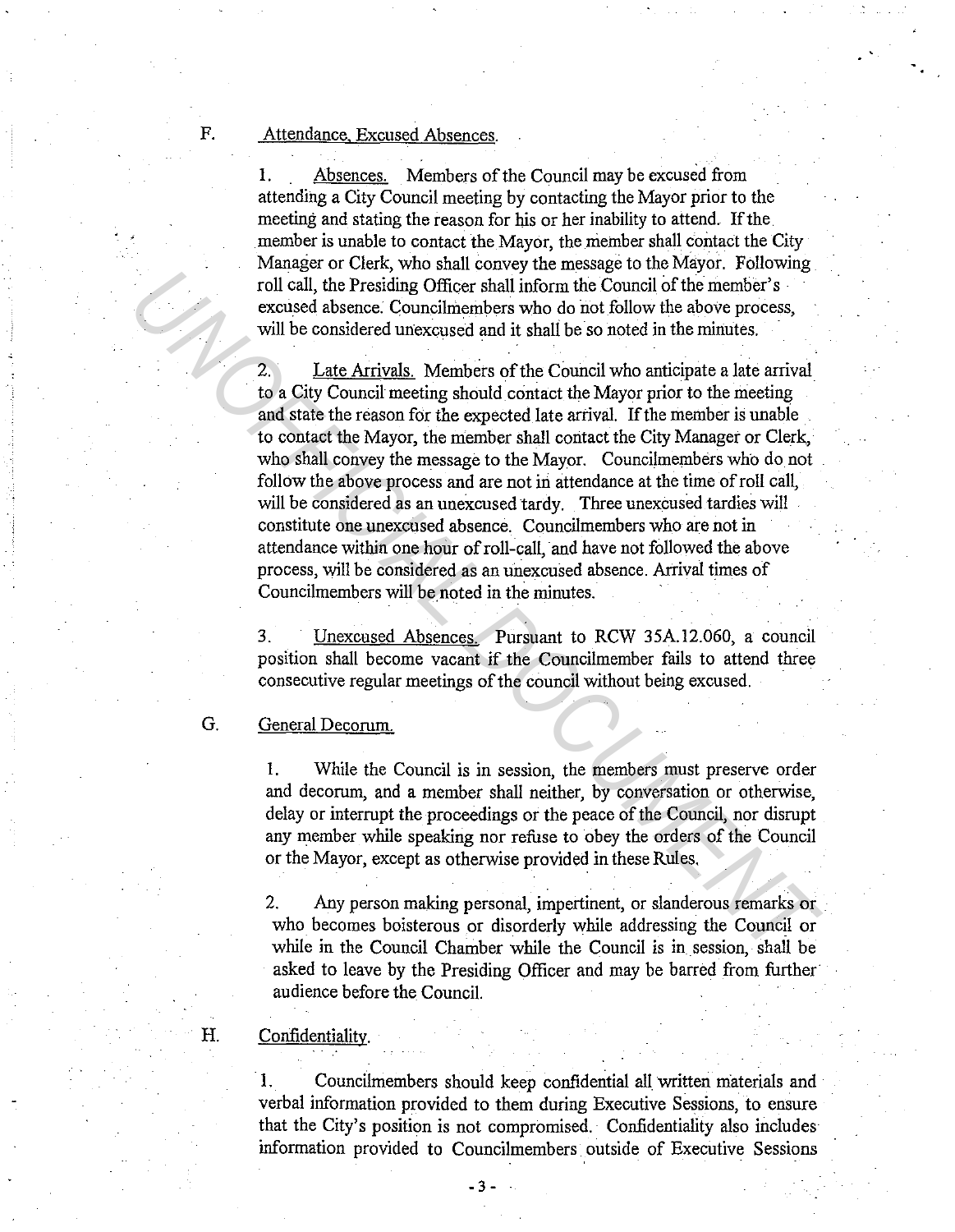when the information is considered to be exempt from disclosure under the Revised Code of Washington or under Public Disclosure Ordinance adopted by the Council.

2. If the Council, after Executive Session, has provided direction or consensus to City staff on proposed terms and conditions for any confidential or privileged issue, all contact with any other party shall be made by the designated City staff representative handling the issue. Councilmembers should consult with the City Manager and/or City Attorney prior to discussing such information with anyorie other than other Councilmembers, the City Attorney or City staff designated by the City . Manager. Any Councilmember having any contact or discussion with any person other than those listed above on any such confidential or privileged issue shall make full disclosure to the City Manager and Council in a timely manner. made by the designated City staff representative handling the issue.<br>
Connellmentoners should consult with the City Manager and/or City<br>
Attorney prior to discussing such information with anyone other than other<br>
Counclime

Adjournment. Regular and Special Council Meetings shall adjourn at 10:00 p.m.; Study Sessions shall adjourn at 9:00 p.m. The adjournment times established hereunder may be extended to a later time certain upon approval of a motion by a majority of the Council. During regular and special meetings, any Councilmember may call for a "Point of Order" at 9:30 p.m. to review agenda priorities.

J. City Clerk. The Clerk or an authorized Deputy Clerk shall attend all . Council Meetings. If the Clerk and the Deputy Clerk are. absent from any Council Meeting, the Mayor or Mayor Pro Tem shall appoint one of the members of the Council as Clerk Pro Tempore for that meeting only. The appointment of a Councilmember as Mayor Pro Tempore or Clerk Pro Tempore shall not in any way abridge his or her right to vote upon all questions coming before the Council.

K. Attendance of Officers or Employees. Any City officer or employee shall have the duty when requested by the Council to attend Council Meetings and. shall remain for such time as the Council may direct.

### **SECTION3. OFFICERS.**

A Presiding Officers. The Mayor, or in his or her absence, the Mayor Pro Tem, shall be the Presiding Officer of the Council. In the absence of both the Mayor and the Mayor Pro Tem, the Council shall appoint one of the members of the Council to act as a temporary Presiding Officer.

B. Presiding Officer's Duties: It shall be the duty of the Presiding Officer to:

**1.** Call the meeting to order

2. Keep the meeting to its order of business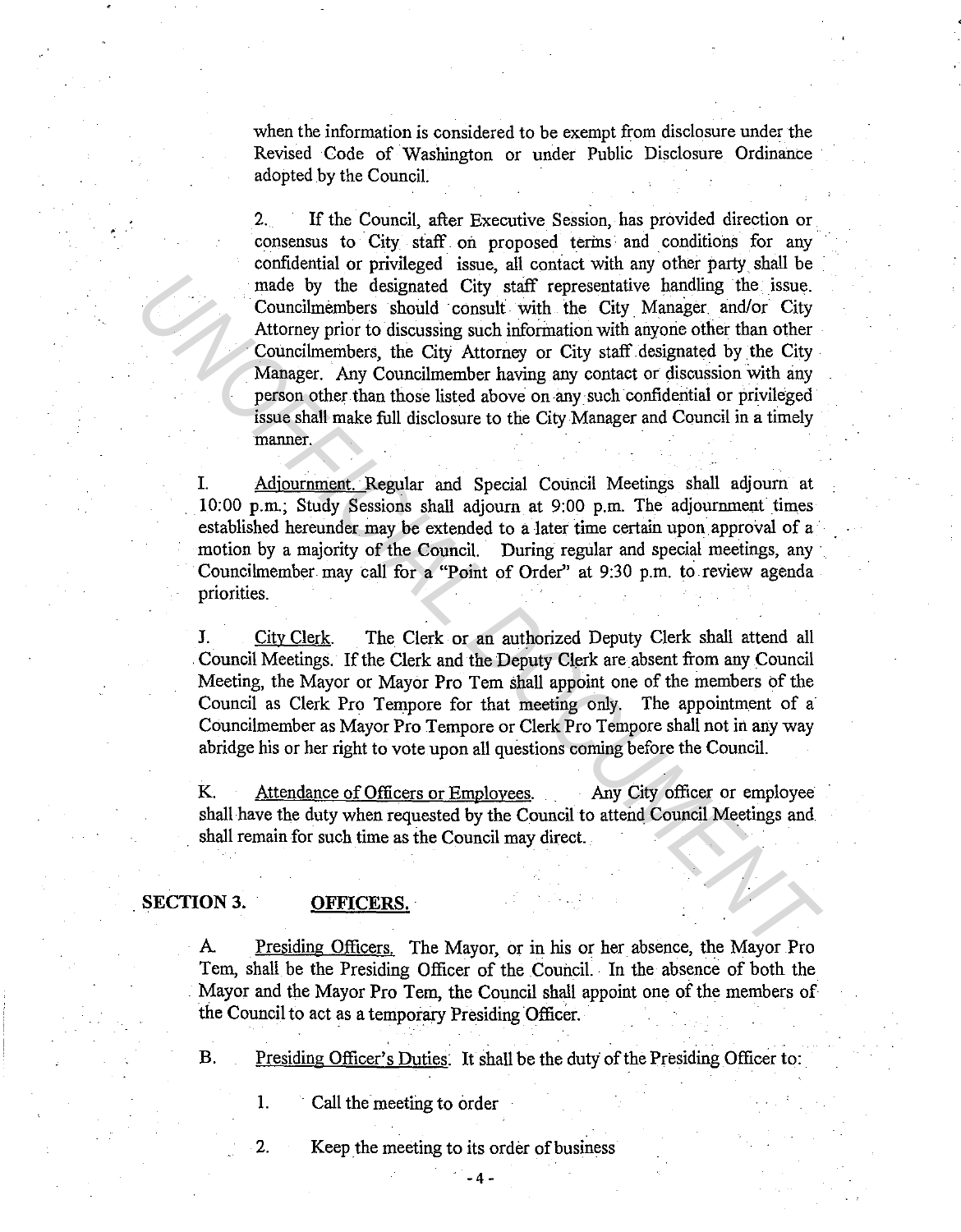3. Control discussion in an orderly manner

.<br>17

a. Every Councilmember who wishes an opportunity to speak must be recognized by the chair.

b. Permit audience participation at the appropriate times.

c. Require all speakers to speak to the question and to observe the. rules of order.

4. State each motion before it is discussed and before it is voted upon.

Put motions to a vote and announce the outcome.

C. Presiding Officer, Question or Order. The Presiding Officer shall decide all questions of order, subject to the right of appeal to the Council by any member.

D. Presiding Officer. Participation. The Presiding Officer may at his or her discretion call the Mayor Pro Tem or, in his or her absence, any member to take the chair so the Presiding Officer may make a motion or for other good cause yield the Chair.

E. Request for Written Motions. Motions shall be reduced to writing when required by the Presiding Officer of the Council or any member of the Council. All resolutions and ordinances shall be in writing. ·

### **SECTION 4. DUTIES AND PRIVILEGES OF COUNCILMEMBERS.**

A. Forms of Address. The Mayor shall be addressed as "Mayor (surname)." "Your Honor," or Mr./Madam Mayor. Members of the Council shall be addressed according to their preference as "Councilmember (surname)," "Councilor (surname)," or Mr./Mrs./ Miss/ Ms. (surname). First names shall not be used in the Council Chamber. <sup>U</sup> C. Require all speakers to speak to the question and to observe the<br>
rules of order.<br>
<sup>2</sup> C. Require all speakers to speak to the question and to observe the<br>
rules of order.<br>
<sup>5</sup> State each motion before it is discus

B. Seating Arrangement. The Mayor shall sit at the center of the Council, and the Mayor Pro Tern shall sit at the right hand of the Mayor. Other Councilmembers are to be seated in a manner acceptable to Council. If there is a dispute, seating shall be in position order.

C. Dissents and Protests. Any Councilmember shall have the right to express dissent from or protest against any ordinance or resolution of the Council and have the reason therefore entered in the minutes.

-5-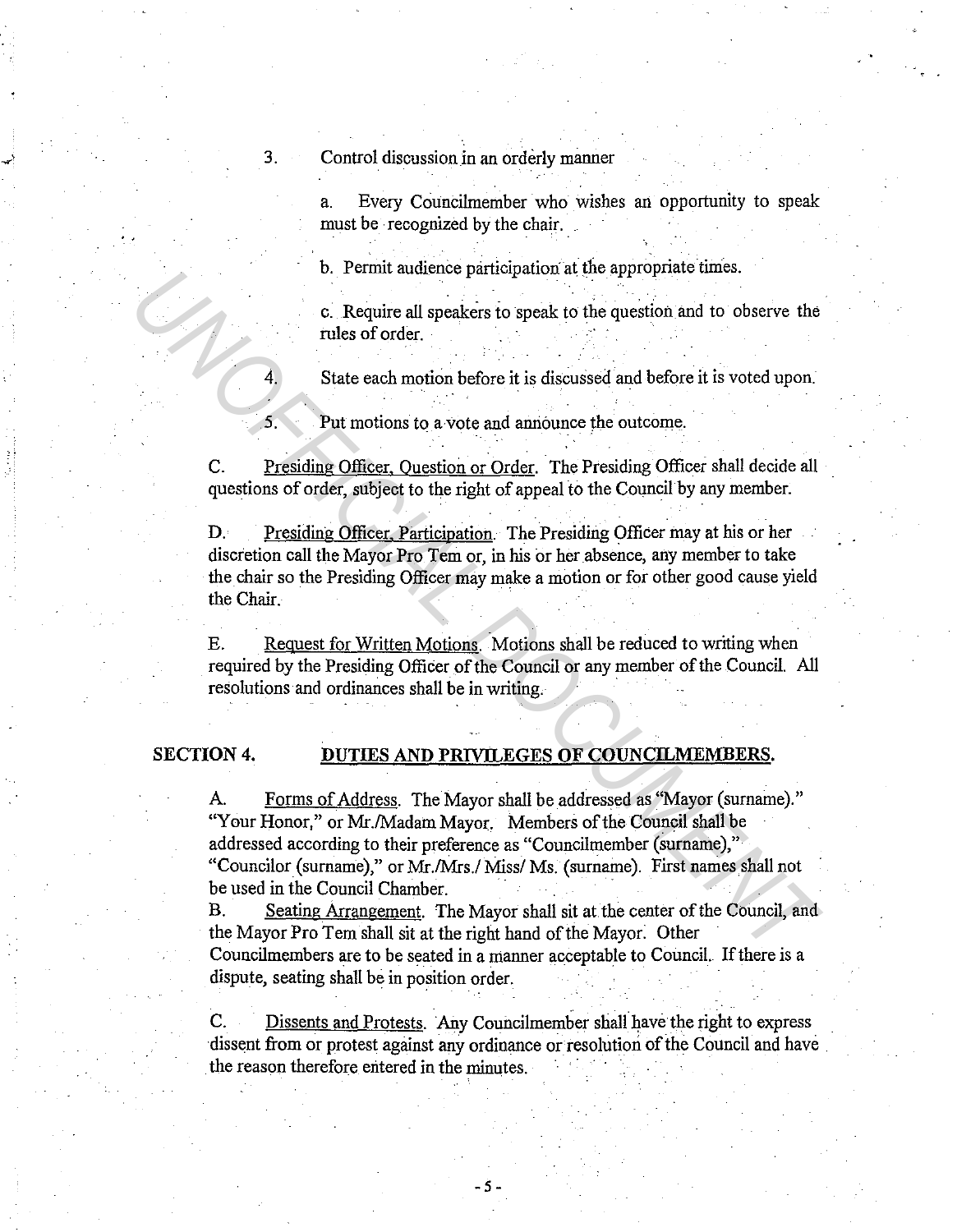### SECTION 5. CITY ADVISORY COMMITTEES

The City of University Place's Commissions, committees, and task forces provide an invaluable service to the City. Their advice on a wide variety of subjects aids the Council inthe decision-making process. Effective citizen participation is an invaluable tool for local government.

All City Advisory Committees are advisory to the City Council and are not authorized to take independent action representing the city with other agencies or bodies. · ·

Establishment of Advisory Bodies. These advisory bodies will be established by City Resolution or Ordinance, if required by state statute. The enacting resolution will set forth the size of each advisory group, which will be related to its duties and responsibilities, the term of office of its members; a statement of its purpose and function; and time lines, if relevant to the scope of work. All City Advisory Committees are advisory to the City Council and are not autonized to take independent action representing the city with other agencies or bodies.<br>
A. Establishment of Advisory Bodies. These advisory bodie

The Council may dissolve any advisory body that, in their opinion, has completed its working function or for any other reason.

B. Appointments to Advisory Bodies. Vacancies may be advertised so that any interested citizen may submit an application. Applicants are urged to be citizens of the City of University Place, but applications from residents living outside of the corporate boundaries may be considered if authorized by the resolution or ordinance establishing the advisory body.

Appointments to advisory bodies will be made by the City Council during a regularly scheduled meeting.

Newly appointed members will receive a briefing by the Commission, Committee, or Task Force Chairperson and/or City staff regarding duties and responsibilities of the members of the advisory body.

' .

Appointees to advisory bodies may be removed prior to the expiration of their term of office by a majority vote of the City Council.

C. Conduct of Business. The advisory body will normally adopt rules for transaction of business, and will determine the number of meetings necessary for the business needs of the advisory group, uriless otherwise established in the enacting resolution or ordinance. All meetings are subject to the public meetings laws of the State of Washington and City Ordinance.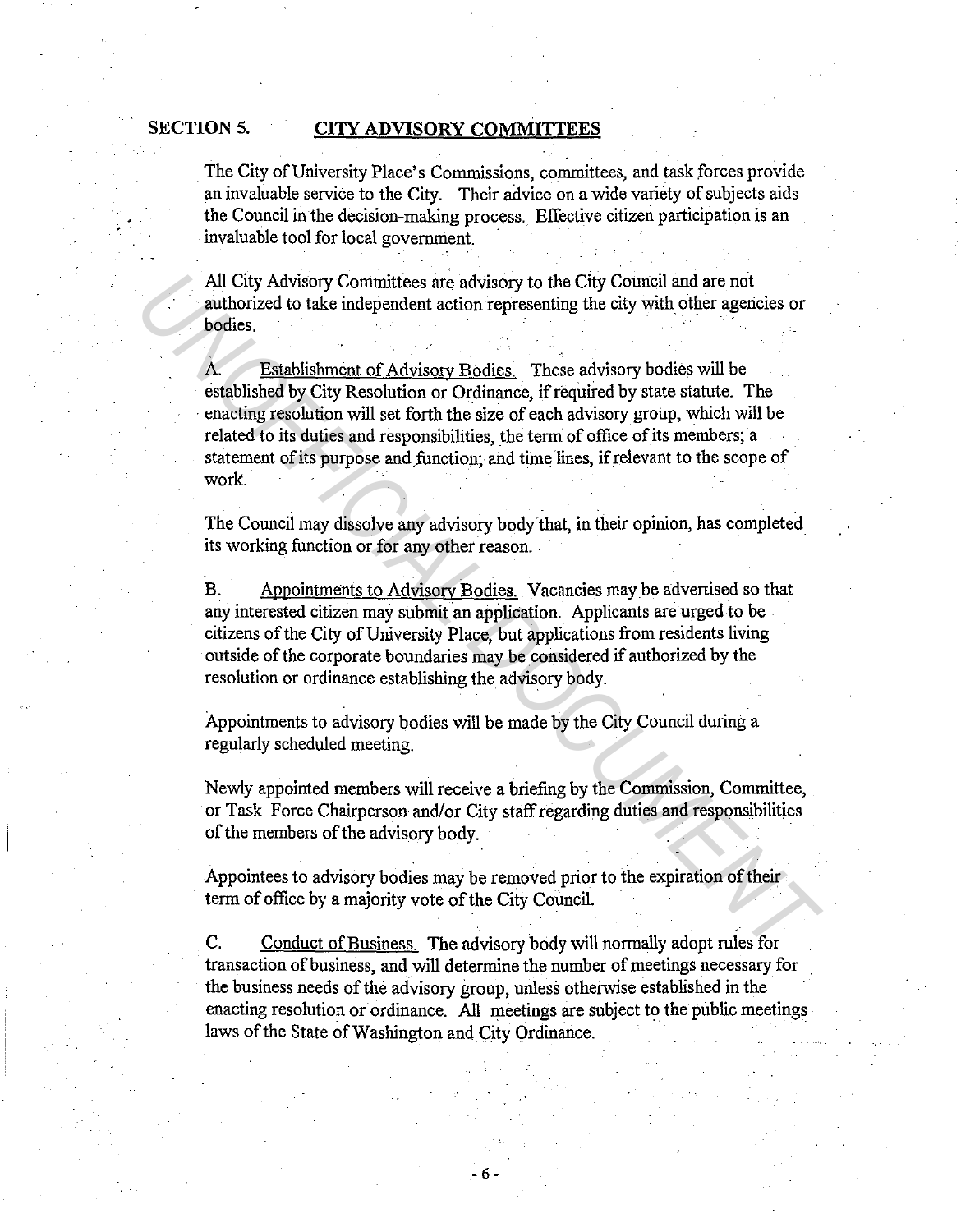### SECTION 6. COUNCIL COMMITTEES/APPOINTMENTS

Council committees are policy review and discussion arms of the City Council. Committees may study issues and develop recommendations for consideration by the City Council. Committees may not take binding action on behalf of the City.

The City Council may meet for study or special project purposes as a Committee. of the Whole or may establish Council subcommittees with three or fewer members.

Council Committee structure shall be as determined by the City Council in January of each year and may include:

- A. Council Committee of the Whole (Seven Councilmembers)
- B. Council Committees Standing Committees established for special purposes, tasks, or timeframes (four or more Councilmembers)
- C. Subcommittees of the City Council Ad hoc and informal working or study group (three or fewer Councilmembers)
- D. Councilmember appointments to task teams or City advisory boards, commissions and committees (three or fewer Councilmembers)
- E. Liaison/Representative Appointments to other advisory bodies or groups.

### **SECTION 7. · MEETINGS.**

All Council Meetings shall comply with the requirements of the Open Meetings Act (RCW Section 42.30). All Regular Meetings, Special Meetings and Study Sessions of the . Council shall be open to the public.

The City Manager, or his or her designee, shall attend all meetings of the City Council including Regular meetings, special meetings, study sessions, and executive session, except if Council meets in Executive Session with the City Attorney on matters of potential conflict for the City Manager. In each contribution where the studient of the City Council Sales and control of the Whole or may establish Council ablocommittees with three or fewer<br>
members.<br>
Council Committee structure shall be as determined by the Ci

> A. Regular Meetings. The Council shall hold Regular Meetings on the first and third Monday of each month between  $7:00$  p.m. and  $10:00$  p.m. Should any meeting occur on a legal holiday, the meeting shall be held at the same hour and place on the following Tuesday.

> B. Study Sessions. The Council shall hold Study Sessions on the second and fourth Monday of each month between 7:00 p.m. and 9:00 p.m. Should any meeting date occur on a legal holiday, the meeting shall be canceled. Study Sessions will be informal meetings for the purpose of reviewing: the up-coming

> > -7-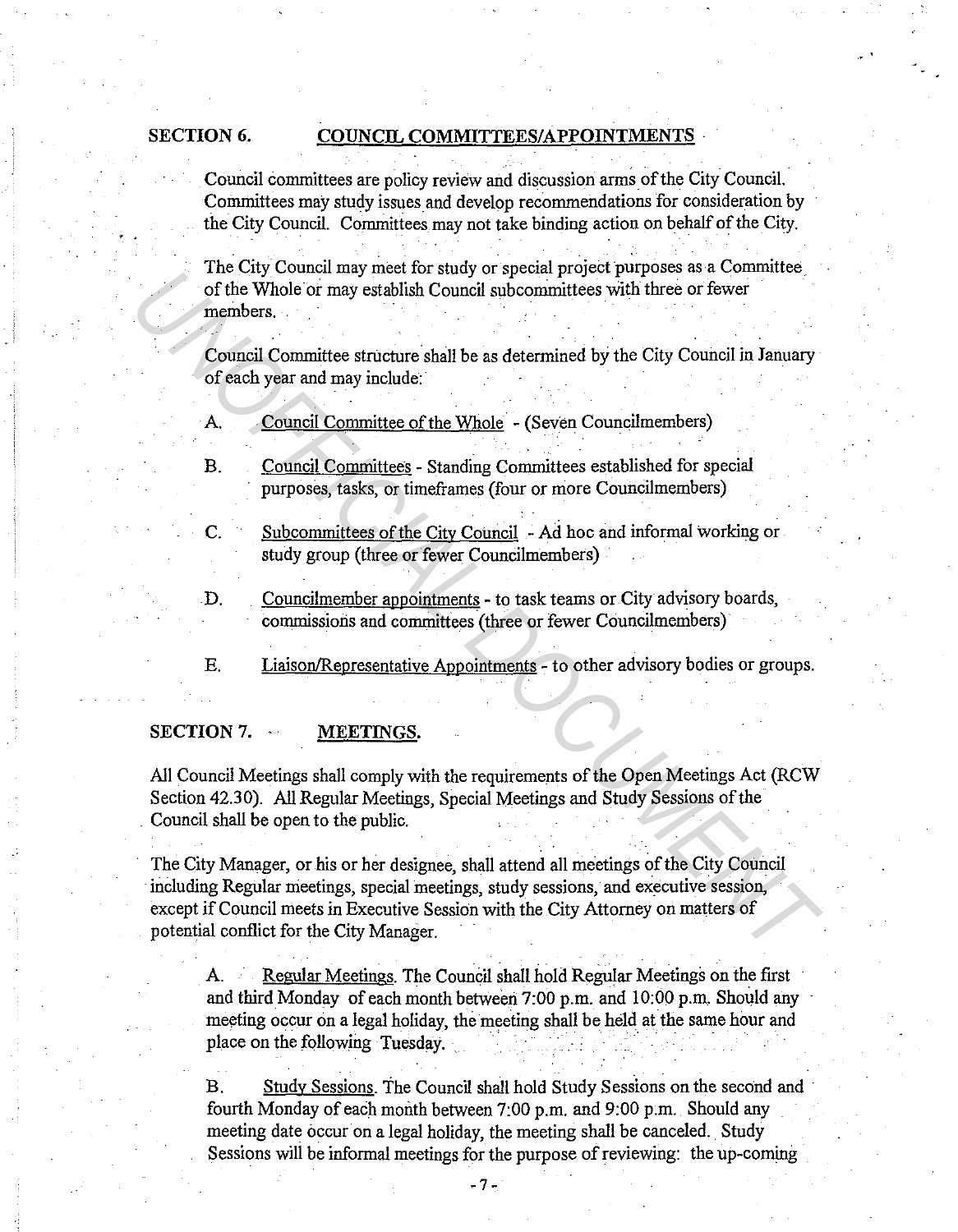Regular Meeting preliminary agenda; forthcoming programs and future Council agenda items; progress on current programs or projects; or other information the. City Manager feels is appropriate. Final action will not be taken on Study Session agenda items.

C. Special Meetings. Special Meetings may be held by the Council subject to notice requirements prescribed by State law. Special Meetings may be called by the Mayor, Mayor Pro Tem, or any four three members of the City Council by written notice delivered to each member of the Council at least twenty-four hours before the time specified for the proposed meeting. The notice of such Special Meetings shall state the subjects to be considered, and no subject other than those specified in the notice shall be considered. The Mayor, Mayor Pro Tem, or any <del>four fluce</del> members of the City Council by<br>
written notice edivered to each member of the Crouncil at least wearly-four hours<br>
wefore the time specified for the proposed meeting. The notic

D. Executive Sessions. The Council may hold Executive Sessions from which the public may be excluded, for those purposes set forth in Chapter 42.30.110 RCW for the following purposes:

1. Matters affecting national security;

2. To consider the selection of a site or the acquisition of real estate;

3. To consider the minimum price at which real estate will be offered for sale or lease;

4. To review negotiations on the performance of publicly bid contracts;

5. To consider, in the case of an export trading company, financial and commercial information supplied by private persons to the export trading company;

6. To receive and evaluate complaints or charges brought against a public officer or employee;

7. To evaluate the qualifications of an applicant for public employment or review the performance of a public employee;

8. To evaluate the qualifications of a candidate for appointment to elective office; and,

9. To discuss with legal counsel matters relating to enforcement actions, or to discuss litigation or potential litigation;

Before convening an Executive Session, the Presiding Officer shall announce the purpose of the Session and the anticipated time when the Session will be concluded. Should the Session require more time, a public announcement shall be. made that the Session is being extended. No formal action or decision of the Council may be taken in Executive Session. ·

E. Emergency Meetings. If at any time there is a need for expedited action by the City Council to meet an emergency situation, the Mayor, or in the absence of the Mayor, the Mayor Pro Tem or any three members of Council, may call an emergency meeting at a place and time as necessary, and the noticing requirements of Chapter 42, RCW, or City ordinance or rule, may be waived.

-8-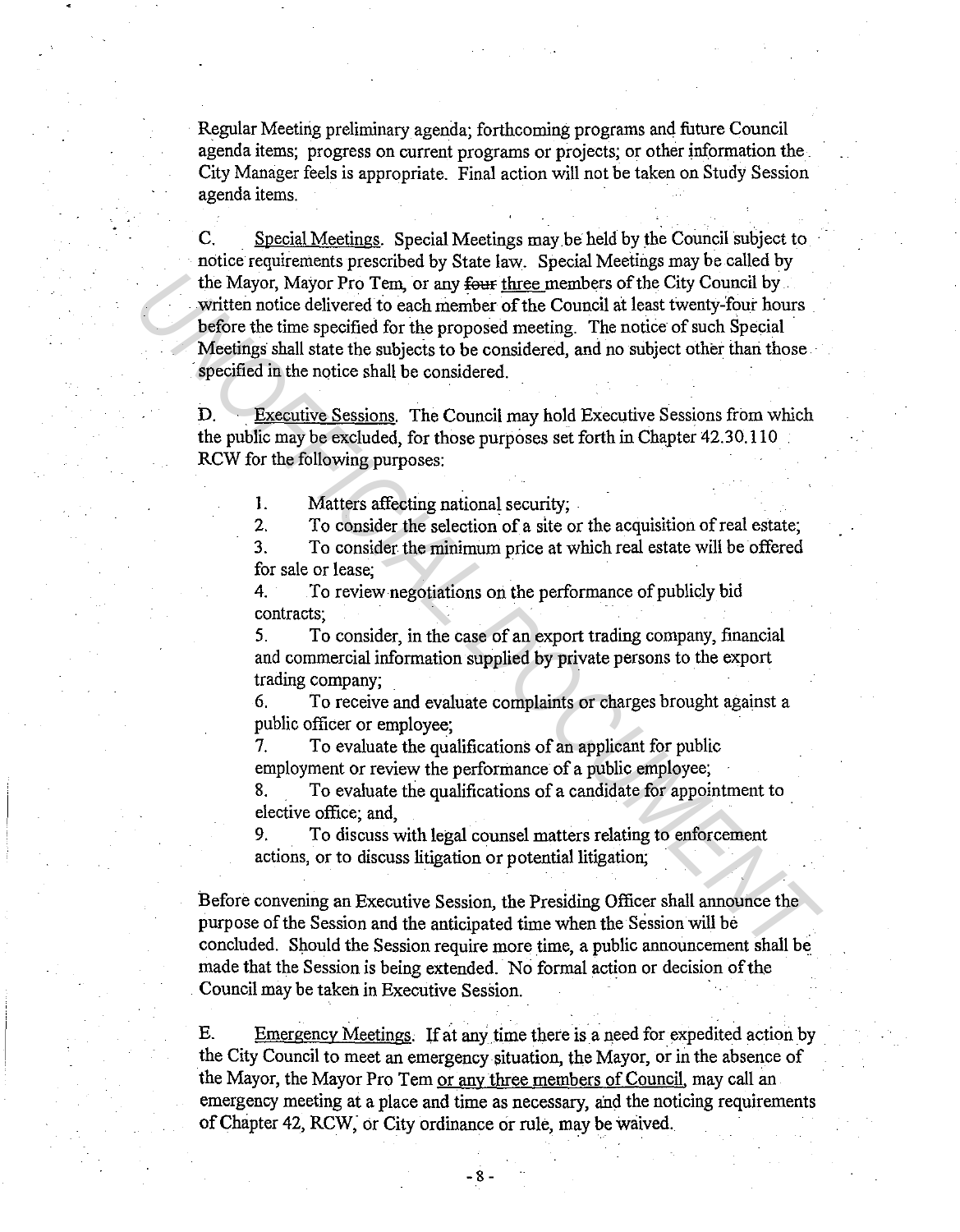F. Meeting Place. Council Meetings will be a time and place as Council . directs, except that Regular and/or Special meetings shall always be held within the boundaries of the City

G. Public Notice. The City shall comply with the provisions of RCW 35A. 12. 160.

### SECTION 8. COUNCIL **ORDER** OF BUSINESS.

-.

A. Order of Business for Regular Meetings. The order of business for each Regular Meeting shall be as follows: **SECTION 8.** COUNCIL ORDER OF BUSINESS.<br>
A Drder of Business for Regular Meetings. The order of business for each<br>
Regular Meeting shall bo as follows:<br>
Regular Session (7:00 - 10:00 p.m.)<br>
1. Call to Order<br>
2. Roll Call,

Regular Session (7:00 - 10:00 p.ni.)

- 1. Call to Order
- 2. Roll Call, Flag Salute
- 3. Approval of Minutes of Previous Meeting
- 4. Approval of Agenda
- 5. Commendations/Presentations
- 6. Public Comments
- 7. Council Comments
- 8. Consent Calendar and Approval of Payroll/Claims
- 9. Public Hearing
- 10. Ordinances, Resolutions and Motions
- 11. Council Considerations
- 12. Council Committee Reports
- 13. Report of City Manager
- 14. Report of Mayor
- 15. Executive Session
- 16. Adjournment

B. Order of Business for Study Sessions. The order of business for each Study Session shall be as follows:

Study Session (7:00 - 9:00 p.m.)

- 1. Study items
- 2. Council discussion of upcoming preliminary agenda' items
- 3. Council Comments
- 4. Council Committee Reports
- 5 Executive Session

C. Council Agenda. When necessary, the Mayor or other Councilmember, with the consent of the Council, may change the order of business. No legislative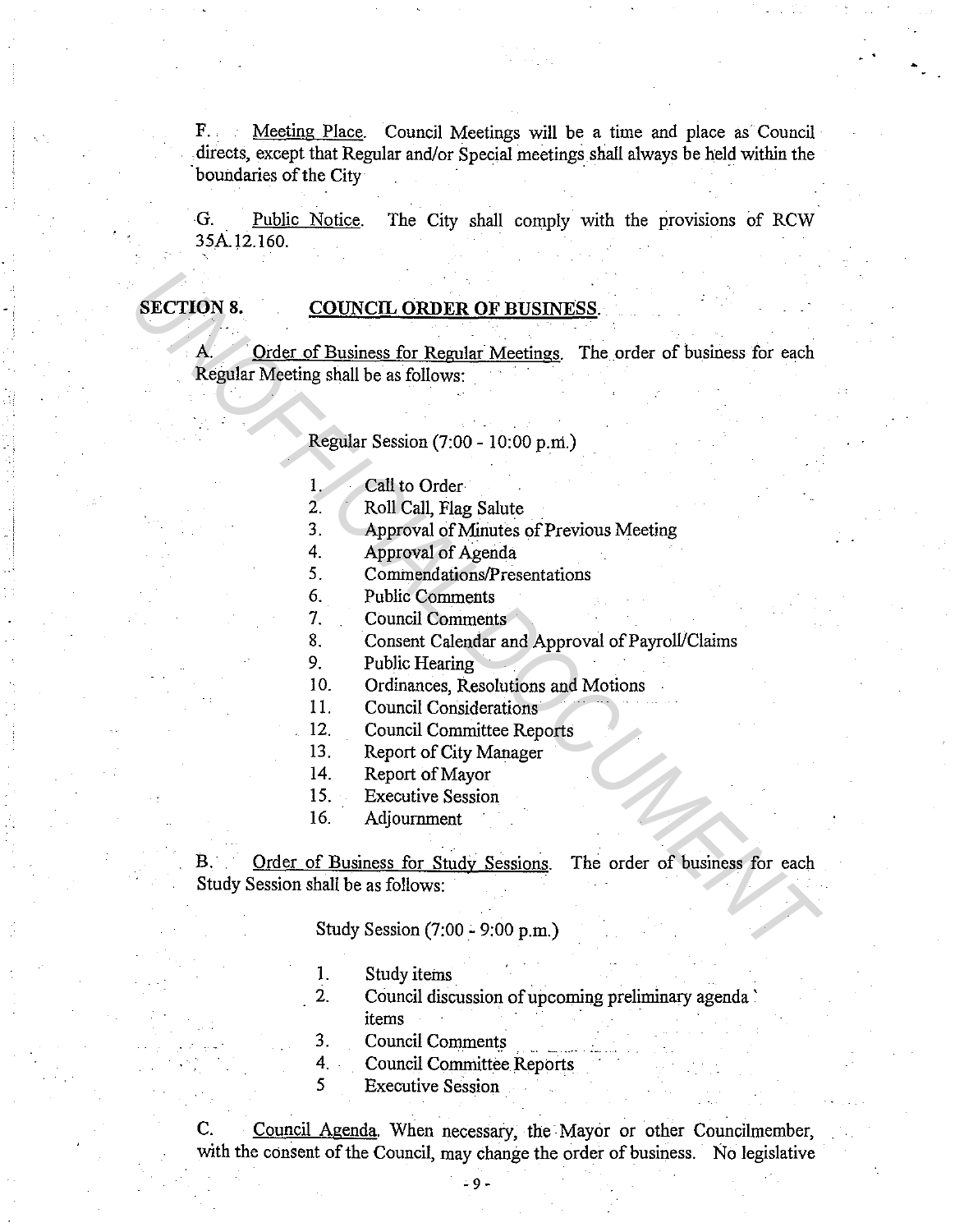item not on the agenda shall be voted upon; a motion to suspend the rules would be necessary in order to vote on a legislative item not on the agenda.

### **SECTION 9. CONDUCT OF BUSINESS**

A. Motions: Business is brought before the council by motions, which constitute a formal procedure for taking actions. To make a motion, a member must first be recognized by the presiding officer. After the member has made a motion (and after the motion is seconded if required) the chair must then restate it or rule it out of order, then call for discussion.

B. Staff' Input. During regular or special meetings of the Council, the presiding officer will call for a staff report on business items as the agenda is considered and before a motion is entertained by the presiding officer. Once a • motion is pending, debate is limited to Councilmembers; additional staff' input will be limited to providing clarification on issues if requested by a Councilmember.

C. Reconsideration. A motion to reconsider is in order during the meeting after a motion has been acted upon either at the same meeting or at the next regular or special meeting of the Council. It must be made by a member who voted on the prevailing side, i.e., if a motion fails to pass, reconsideration must be moved by one who voted against the motion. It is debatable and requires a majority vote.

### **SECTION 10. CONSENT CALENDAR.**

A. The City Manager in consultation with the Presiding Officer, shall place matters on the Consent Calendar which: (a) have been previously discussed or policies set by the Council, or (b) based on the information delivered to members of the Council, by the administration, can be reviewed by a Councilmember without further explanation, or  $(c)$  are so routine or technical in nature that passage is likely. From the altitude of the motion is accupated to the altitude of the member has made a<br>
motion (and after the motion is seconded if required) the chair must then restarte in<br>
or or their dura fire the motion is seconded if

B. The motion to adopt the Consent Calendar shall be non-debatable and have the effect of moving to adopt all items on the Consent Calendar. Since adoption of any item on the Consent Calendar implies unanimous consent, any member of the Council shall have the right to remove any item from the Consent Calendar. If any matter is withdrawn, the Presiding Officer shall place the item at an appropriate place on the agenda for deliberation at the current or future Council Meeting.

### **SECTION 11. PuBLIC HEARINGS.**

The Public Hearing is a formal opportunity for citizens to. give their views for consideration in the legislative or policy-decision-making process .. In addition, public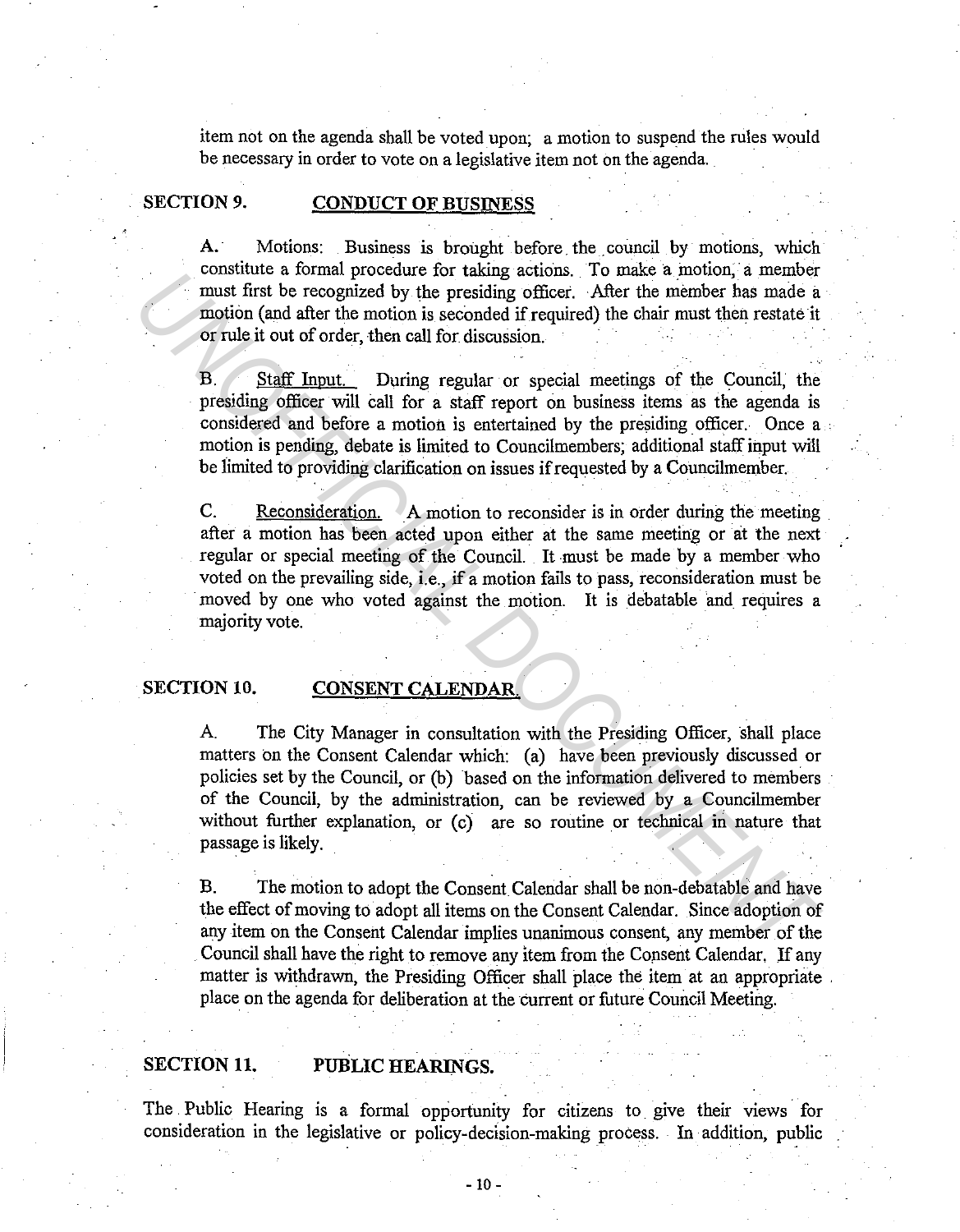hearings are required on quasi-judicial actions which determine the legal rights, duties, or privileges of specific parties.

| Legislative/Information<br>Gathering                                                                                          | Quasi-Judicial                                                                                      |
|-------------------------------------------------------------------------------------------------------------------------------|-----------------------------------------------------------------------------------------------------|
| Open Public Hearing - Mayor                                                                                                   | Open Public Hearing Mayor                                                                           |
|                                                                                                                               | Open for Declarations of<br>Conflict of Interest/<br><b>Appearance of Fairness</b>                  |
| <b>Staff Presentation</b>                                                                                                     | <b>Staff Presentation</b>                                                                           |
| Citizen Comments -<br>Individual - 3 minutes<br>Representing official position of<br>a recognized organization - 5<br>minutes | Proponent Presentation - 15 min.<br>Opponent Presentation - 15 min.<br>Proponent Rebuttal - 10 min. |
| <b>Staff Comments</b>                                                                                                         | <b>Staff Comments</b>                                                                               |
| <b>Close Public Hearing</b>                                                                                                   | <b>Close Public Hearing</b>                                                                         |
| <b>Council Discussion</b>                                                                                                     | <b>Council Discussion</b>                                                                           |
| <b>Council Action</b>                                                                                                         | <b>Council Action</b>                                                                               |

A. The following procedure shall be followed during public hearings:

1. For an initial presentation of background information from a City Department, a City Board, Commission, Committee, or an organization, no more than 20 minutes will be allowed, unless otherwise authorized by the Presiding Officer.

2. If a speaker purports to speak for an organization, club or others so. as to lead Council to believe that a number of persons support a position, then such person shall state how that position was developed by the group.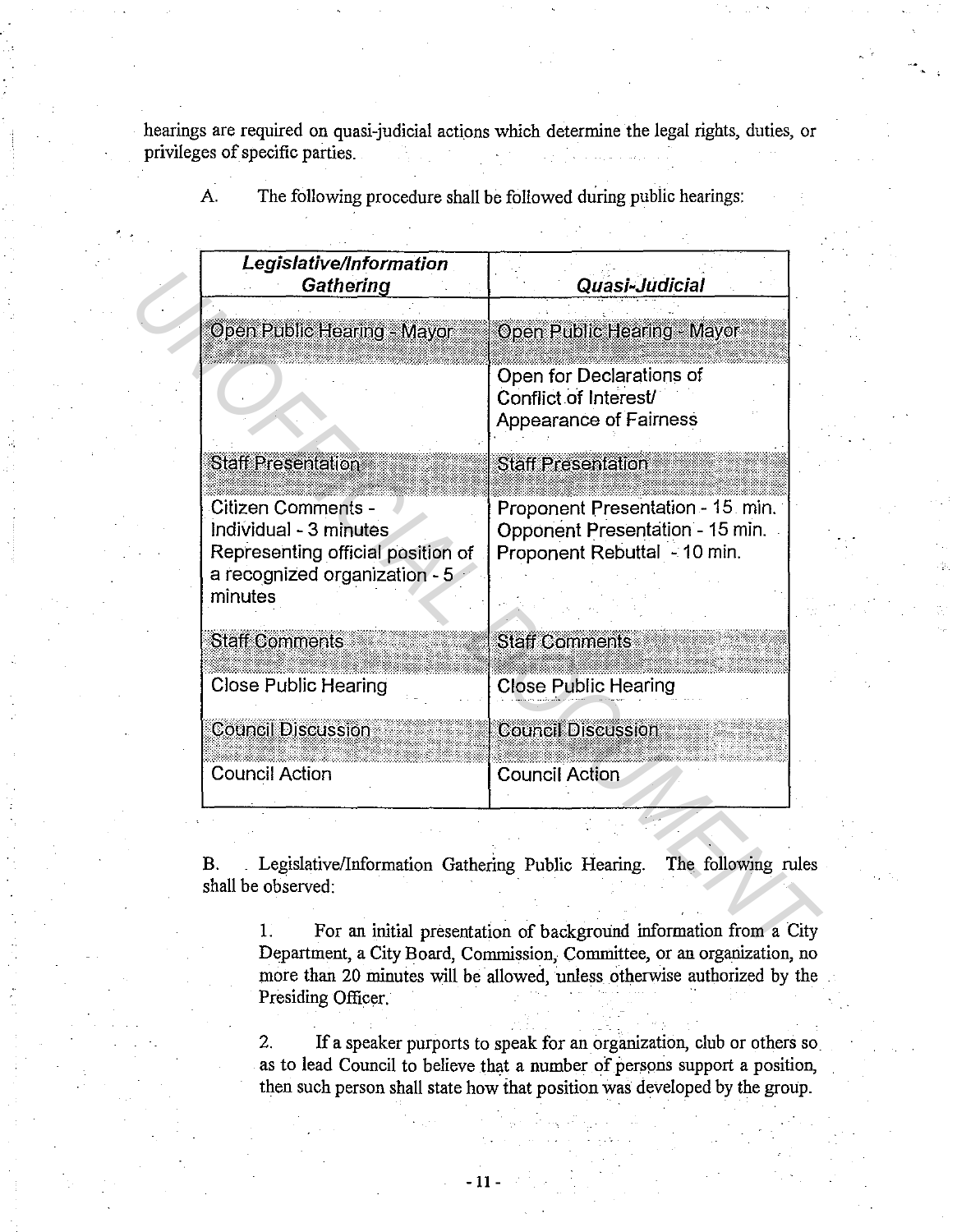3. Comments should be limited to three minutes for each individual, or five minutes if representing the official position of a recognized organization.

3. The Presiding Officer may allow additional time for receipt of written testimony when needed.

The Clerk shall be the timekeeper.

### B. Quasi Judicial Public Hearings: The following rules will be observed:

Public oral testimony shall not be given on quasi-judicial matters outside of a public hearing except on matters of procedure. If a quasi-judicial hearing is on the agenda, the public will be informed by the City Attorney as to what state law permits as to public comments. In addition, quasi-judicial hearings will be conducted in conformance to procedures outlined in other City ordinances such as the Hearings Examiner Ordinance, the Zoning Code, and other land use codes of the City. Testimony will be limited as set forth in A above except that the Testimony will be limited as set forth in A above, except that the Presiding Officer shall ask the rest of the Councilmembers if they have any comments or questions before the citizen is excused. If comments are provided in writing, it is encouraged that such written comments be filed with the clerk by 1 :00 p.m. of the Wednesday preceding the Regular Meeting. If written comments are given at the meeting, the presenter should provide eleven copies for the Council and staff. 4. The Clerk shall be the timekceper.<br> **B.** Quasi Judicial Public Hearings: The following rules will be observed:<br> **Public oral testimony shall not be given on quasi-judicial matters outside of a<br>
public hearing except on** 

### **SECTION 12. PUBLIC TESTIMONY.**

During Regular or Special Meetings of the Council, public comments will be invited during the Public Comment portion of the agenda. The public is also invited to provide written comment on any non-quasi-judicial or legislative matter. It is encouraged that such written comments be filed with the clerk by 1 :00 p.m:. of the Wednesday preceding the Regular Meeting. If written comments are given at the meeting, the presenter should provide eleven copies for the Council and staff.

In addition, public <u>oral</u> testimony may be taken on other non-quasi-judicial or legislative matters as they arise during the course of the meeting agenda. However, once a motion is pending, debate is limited to Councilmembers and no further public comment will be taken, unless a Councilmember requests clarification of previous testimony.

Public comments should be limited to no more than three minutes per person.

The Council may more informally take public comments at a Study Session, when appropriate and practical.